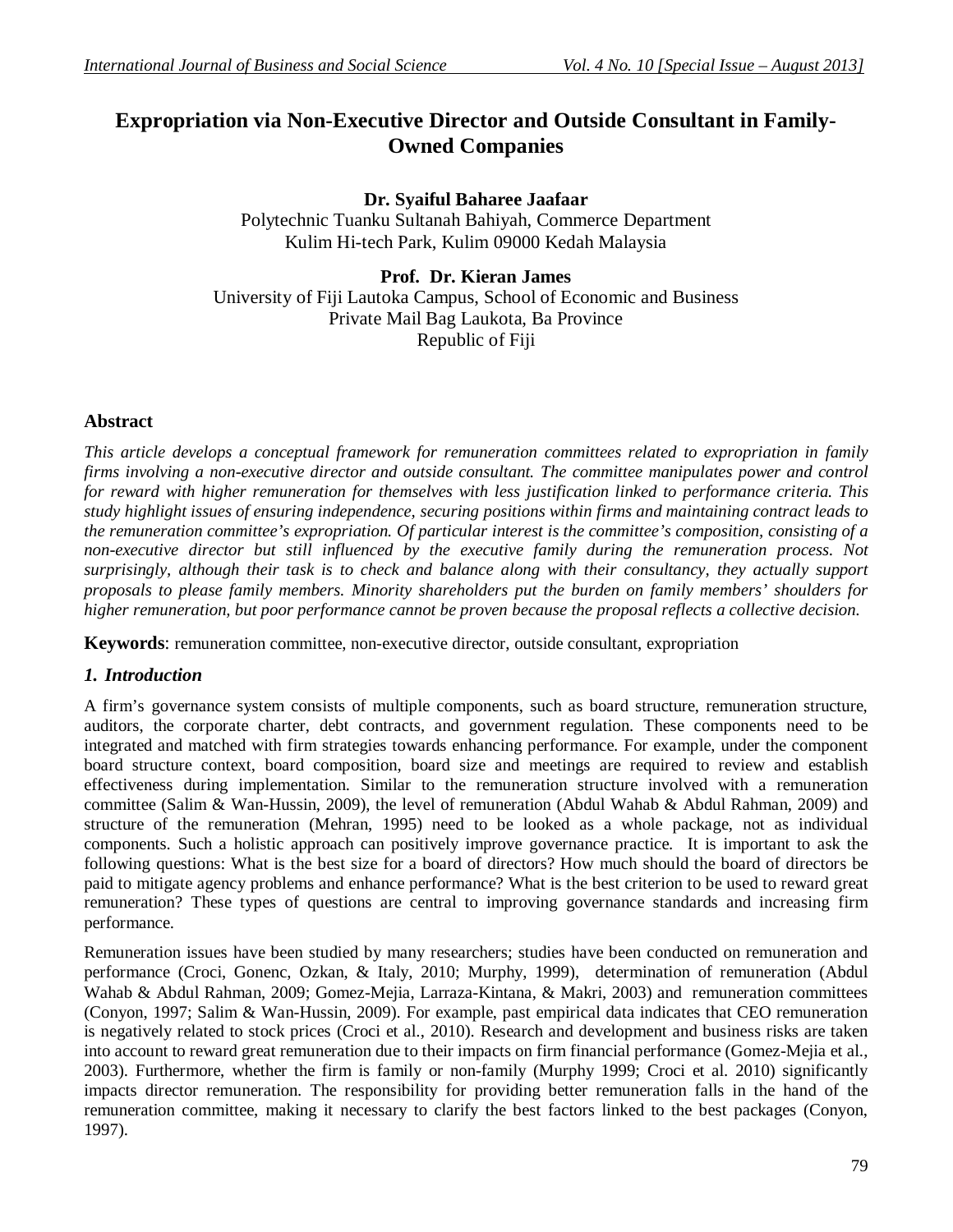Pay for performance is a difference practice in the family firm and non-family firm due to the ownership aspect. The family firm is not separated between power and control with management like the non-family firm. Empirical evidence in non-family firms indicates that CEO salaries increase firm performance and correlate with the firm size. Shaw and Zhang (2010) find that CEO cash remuneration is more sensitive to better performance than poor performance. An executive is appointed by the CEO and may be dismissed from the position if they do not perform satisfactorily. But in family firms, Craighead et al.(2004) indicate that the CEO in a widely-held firm received lower total remuneration than CEOs in closely-held firm. Family firms pay their CEOs more than nonfamily firms (Finkelstein & Hambrick, 1989). Due to this discrepancy, CEOs in family groups have ability to manipulate the power and control from monitors by minority shareholder and provide an opportunity for their own pay. Past studies show that expropriation occurs when an owner-manager effectively sets the level of their own remuneration (Cheung, Stouraitis, & Wong, 2005).

The uniqueness of family ownership occurs when key positions are held by family members, including board of director, CEO, Chairman, majority shareholder and remuneration committee. They are thus able to influence the relationship of pay to performance. Chrisman et al. (2007) notes that family executives receive remuneration which positively impacts performance. It is important for the family group because they have the intention of handing over the business to the next generation (Miler & Breton-Miler 2006). To keep performance increasing over time, the committee is responsible to design effective remuneration links to motivate executives. It is the responsibility of committee members to provide effective incentives links to performance criteria, which attracts executives to serve according to the firm's desire (Bebchuk & Fried, 2003). Gomez-Mejia and Barkema (1998, p.137) explain further:

"the task of such board committee is to develop proposals, which approved by the full board, on the level and mix of CEO compensation. The members of remuneration members are supposed to be outside directors – individuals who are not executives of the firm on whose boards they sit".

On the other hand, the family executives who receive high remuneration actually are not linked with either achievement or firm performance so much as family background. Family ownership has a negative relationship with remuneration and performance (Barak et al. 2008). Furthermore, they are appointed even if they are not capable (Faccio, Lang, & Young, 2001), and they have potential to decrease performance. Basu et al. (2007) studied Japanese firms and found that higher ownership positively impacted higher remuneration to executive. Thus, the family executive who participates actively in the remuneration process makes the presence of a nonexecutive director less meaningful monitoring against Cadbury and MCCG suggestion. Furthermore, nonexecutive directors have less intention to cause conflict in the family group by contradicting their decisions because they want to keep their positions within the firm. The executive family thus takes into account by expropriation via remuneration from other shareholders. In fact, minority shareholders argue less so long as their representative, the non- executive director, is satisfied with the package.

Consultants face challenges in implementing their tasks and responsibilities because they are involved with collecting information related to the peer group of the same size and industry. However, the consultant using this information is not as common as supporting the packages to please family members and keep the contract. Indeed, the consultants are less independent because they were appointed by family members in addition to being proxies to the remuneration committee hiding their expropriation.

### *2. Discussion*

### **2.1 Remuneration Committee**

Incentives may motivate the majority shareholders by linking their talents to performance and attracting investment from others shareholder. Additionally, agency theory suggests that by providing incentives, it is possible to align similar interests between principal and agent (Jensen & Meckling, 1976) and between principal and principal (Young, Peng, Ahlstrom, Bruton, & Jiang, 2008).

Many researchers focus on the relationship between remuneration and performance (Barontini, Bozzi, Sant'Anna, & della Libertà, 2010; Croci et al., 2010; Murphy, 1999). The results from the studies were mixed for various reasons. For example, Shaw and Zhang (2010) found that the remuneration increases firm performance than poor performance. Chrisman et al., (2007) explain that family executives tend to enhance performance after accepting remuneration as a contract.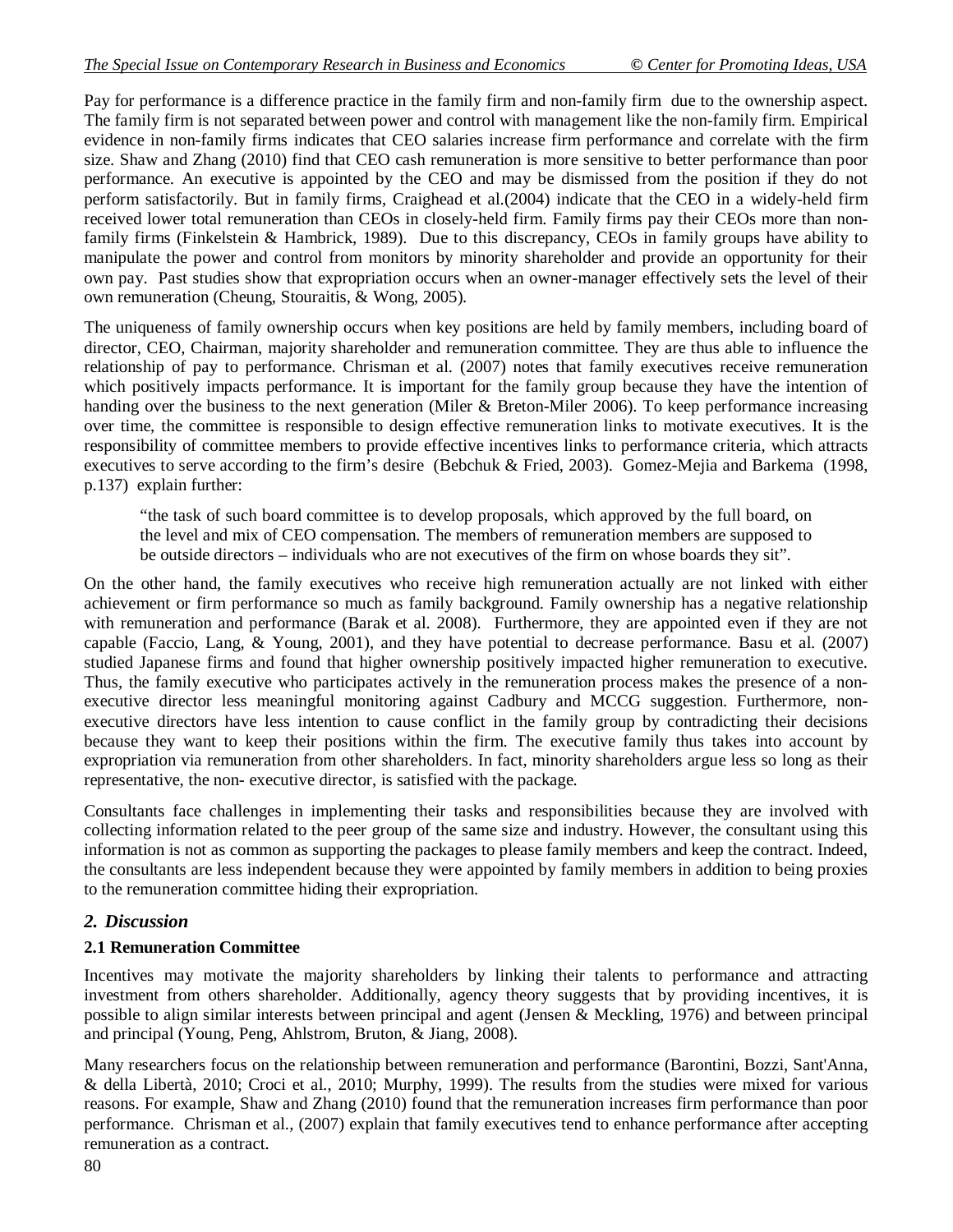This positive relationship may be due to the majority shareholder's satisfaction with the incentives, which match their abilities, such as knowledge and skills links to performance (Croci et al., 2010). In addition, the majority shareholder obtains two benefits if they accept remuneration linked to better performance; first, they receive a better remuneration, either a large salary or bonuses or both. Second, by shareholding in the firm, they receive better dividends via better performance. However, another perspective holds that the uniqueness of family ownership causes minority shareholders to suffer when their investments are purposefully manipulated to increase majority shareholder personal wealth.

Family ties cause higher remuneration among family members. Therefore, to keep higher remuneration, the family members are required to optimize power and control by influencing board, committee members and consultants with decisions that have a one-sided benefit. As a result, firms face difficulty in generating more profits when lowering other shareholders wealth. Barak et al. (2008) indicate that in family firms, CEO remuneration is negatively associated with performance. Abdullah (2006) notes that director remuneration was not associated with performance. Thus, family ties become a factor of remuneration determination; along with Cadbury's (1992) suggestion, this explains that remuneration should be linked to personal and firm performance.

Several questions naturally arise: Who is responsible for designing the packages and benefits for family executives? Furthermore, does expropriation begin at the remuneration committee level? Does active executive family strongly influence decision-making in the committee? Is there less effective monitoring by non-executive directors in committees and less useful consultancy from outside consultants? These kinds of questions are very important and should be taken into account for further discussion.

The remuneration committee is a sub-committee established for designing effective incentives for executives linked to performance, and the committee members consist of a non-executive director and an executive director. In addition, Greenbury (1995, p. 14) explains the code of best practice A1:

"Board of directors set up remuneration committees of non-executive directors to determine on their behalf and on behalf of shareholder within agreed terms of reference, the company`s policy on executive remuneration and specific remuneration packages for each of executive directors including pension rights and any compensation payments".

In family firms, committees face challenges to implementing their tasks and functions at the design level because of involvement with top management, which significantly impacts firm performance. Furthermore, Cadbury (1992) recommends that the performance criteria become the main factor to determine the level of remuneration along with adherence to the policies and procedure (Salim & Wan-Hussin, 2009). In fact, one part of the committee tasks is to evaluate performance of executives and makes recommendations for bonus remuneration. As Spira and Bender (2004, p. 494) explain:

...remuneration committee members have to deal with schemes that are becoming more and more intricate, and to understand the layers of regulation that have been introduced in recent years.

On other hand, the family firm intends to provide positions for family members rather than hiring more qualified manager (Moores & Craig, 2008) even if they are not talented to run a business (Faccio et al., 2001).

Thus, a family firm can use remuneration to benefit themselves. This relationship is not illegal because the firm belongs to them and has a right to award higher remuneration even though they are unqualified so long as it is not proven risky to the firm. Chourou (2010) notes that owner managers use their power to derive financial benefits only when they do not bear the full cost of their actions. Therefore, Cadbury (1992) and MCCG (2000) recommend that the composition of the board of directors should be wholly or mainly be dominated by the nonexecutive director to perform a checks and balance in addition to enhancing performance. This notion applies to the remuneration committee, too. To ensure that packages are transparent, outside consultants are required to review non-executive directors' advice. As a result, the proposal is linked to the performance after consulting in order to ensure it is more comprehensive and competent with the peer groups in similar industries.

Moreover, the remuneration process is dominated by family members, which causes inconvenience for nonexecutive directors and consultants to address the proposal fairly for all shareholders. Although the executive family is less present in committees, it still can influence decisions regarding key positions. Furthermore, the next step becomes more difficult because family members exist on the board of directors and as shareholders.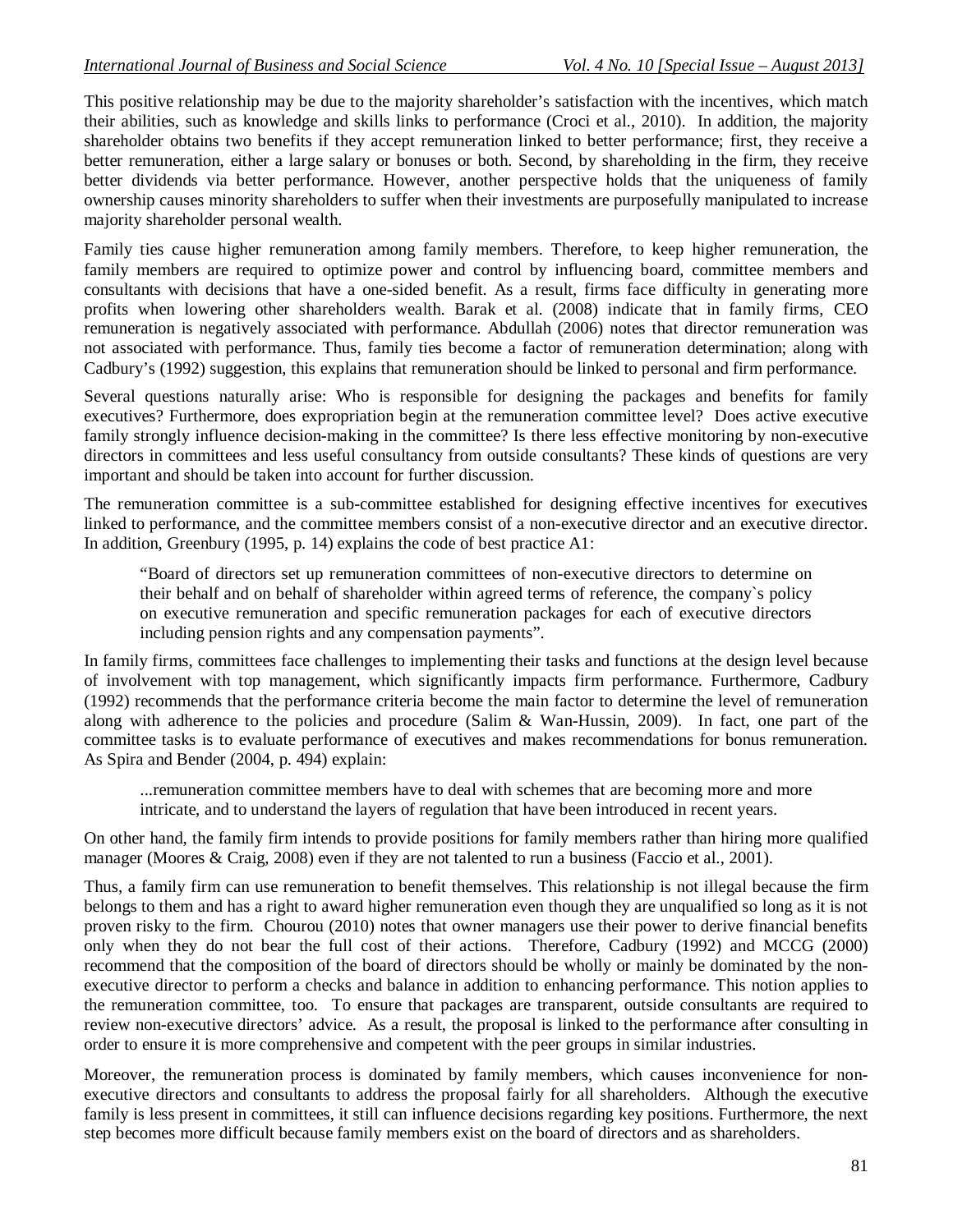Therefore, to challenge the committee's decision-making is actually waste of time and creates more problem. Diagram 2 below indicates remuneration process.



Diagram 1 indicates that the remuneration process can be dominated by family members via the remuneration committee, board of directors and shareholders. Committees responsible to design the best level of remuneration must link to majority shareholder motivation and performance. To make it work effectively, performance criteria needs to be a benchmark with committee members' focus rather than personal matters. Therefore, an outside consultant needs to review the proposal to support the non-executive director's advice and monitor to ensure that it is effective for impacting better performance.

From another perspective, the family members look at the remuneration process as the best place to expropriate via remuneration because they have the key position. Therefore, it is possible that the presence of family members may contradict the efforts of the non-executive and consultant purposefully to increase private benefit and expenses for minority shareholders. Furthermore, graph 2 below shows the different effects of remuneration in family firms and non-family firms.

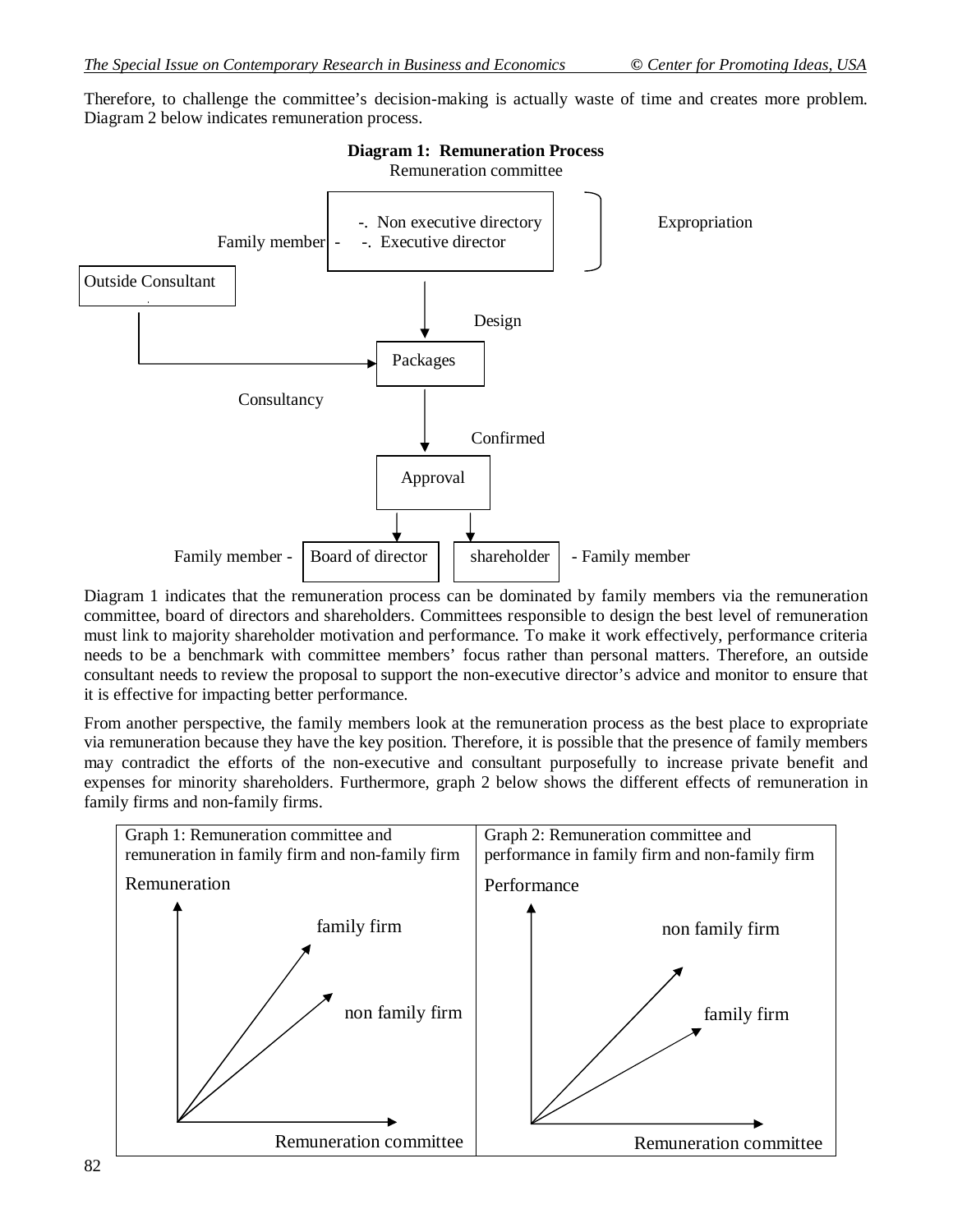In a family firm, the presence of the remuneration committee is positively associated with remuneration as shown in graph 1. First, family executives are actively present in the committee, strongly influencing the decisionmaking. Second, non-executive directors are less independent and want to hold onto their position. On the other hand, committee members in non-family firms do not have any relationship with each other and are able to design great incentives linked to better performance. Graph 2, following from graph 1, indicates that committee members tend to decrease performance in family firm because usually they agree with family members' suggestions even when it significantly impacts performance. The situation is different in non-family firms with no blood relationship in management. It provides an opportunity for committees to design great packages without pressure. They also are able to utilize their knowledge and skills to enhance performance as shown in graph 2.

#### **2.2 Non-Executive Director**

Majority shareholders in family firm have the ability to link their talent to private benefits. Indeed, a gap exists between minority shareholders. This situation leads to advantages for majority shareholders by providing great remuneration either less effectively monitored by minority shareholders or without connection to policies and procedures. Thus, agency theory suggests that non-executive directors may be required to monitor and control executive action (Jensen & Meckling 1976) and links to firm performance.

Research highlights the benefit of a non-executive director (Brickley, Lease, & Smith Jr, 1988; Fama & Jensen, 1983; Weisbach, 1988). The presence of a non-executive director is important as a check and balance, enhancing board effectiveness (Fama & Jensen, 1983). Non-executive directors have many advantages. They are decision experts (Fama and Jensen 1983); they are independent and not intimidated by CEOs (Weisbach, 1988), and they are able to reduce managerial consumption of perquisites (Brickley et al., 1988). In fact, non-executives can bring the executive director's concentration to profit maximization. Filatotchev et al. (2005) notes that board independence from a founding family positively impacts firm performance. Family firms are interested in mixed composition boards of director because the board is more independent when its composition is dominated by a non-executive director. Abdullah's (2001) study in Malaysia shows a similar result with boards largely dominated by non-executive directors. The question arises, how could the remuneration committee exploit the non-executive director through their advantages to hide from expropriation via remuneration?

Greenbury (1995) explains: the non-executive director does not have a personal financial interest other than as a shareholder in the committee decision. They should have better knowledge of the company and find it easier to make recommendations to the remuneration committee. Greenbury suggests that, although executive director is not a member of the remuneration committee, he/she should normally be invited to attend meetings to discuss performance with others members and make proposals as necessary. In practice, family ownerships are less interested in following Greenbury's suggestion because the firms belongs to them and a certain position is already portioned for family members. Furthermore, the in Malaysian context, MCCG (2000) suggests that the best principle is that executive directors should play no part in decisions regarding their own remuneration. Similarly with non-executive directors' remuneration, the individuals concerned should abstain from discussion of their own remuneration. Although the committees are wholly non-executive the director who responsible to design whole packages still needs the executive director's opinion before moving forward to the approval stages. This position puts the non-executive director in a dilemma whether to voice on behalf of minority shareholders or follow the rhythm of the executive director to benefit his/her career position.

Brick et al, (2010) explain that non-family executives have a difficult job in family firms because they are appointed by family members and easy to replace. Their performance basically is evaluated by a CEO, chairman or senior executives who are members of the business-owing family. This scenario puts non-family executives into a difficult situation in running a business due to less independence and limited space for making effective decisions. Basically, non-family executives and family executives have similar responsibilities, such as running a business daily; however, they have less power and control and cannot maximize themselves due to the key position held by family members. In the non-executive director context, the situation is serious because they are not responsible for running a business daily. They only provide advice and monitor an executive, which contributes to less power, control and independence to influence the committee's decision-making. As a result, they cannot go against the committee's decision; otherwise, they need to support the remuneration even it is not linked with performance.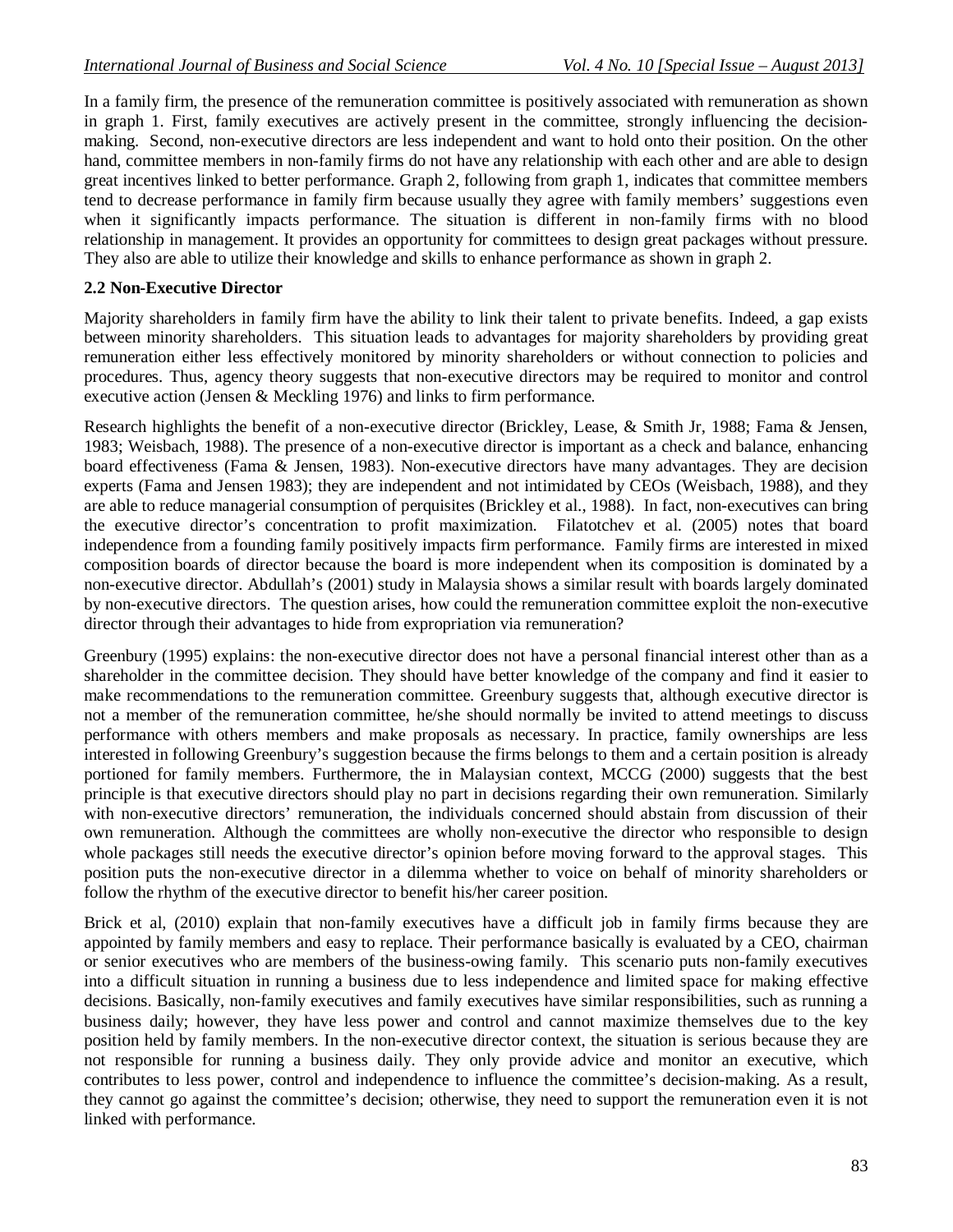Non-executive director cannot be effective monitors due to lack of business knowledge and lack of independence (Demb & Neubauer, 1992). This situation possibly provides an opportunity for the executive family to go against the firm's policies and procedures related to pay for performance. Less effectiveness by the non-executive director in monitoring shows that the composition of the board of directors does not influence performance (Klein, Shapiro, & Young, 2005).

The members should understand the company well, including operation and management purposes, to determine the packages. However, failure to obtain strong information or knowledge about firms causes a difficulty in curbing top management from expropriation. Accordingly, Patton and Baker show that the non-executive director does not possess strong business skills. Though they are dominated by either the board or committee, it does not make sense because one cannot curb private matters by majority shareholder. This provides an opportunity to increase pay for performance by manipulating the business information. For example, one might expanding a firm through a joint venture and note the resulting complexity of new executive tasks necessitates a pay increase. Actually, the joint venture with the parent company and the cooperation between companies already existed for a long time and contributed to less complexity. Furthermore, some of the decisions could be made through informal discussions at family gatherings and then forwarded on to the board meeting for formality only. The non-executive director is required to justify supporting remuneration even though it is not linked with performance. As a result, an agency problem arises and affects firm performance.

The discussion above stated that one of the advantages of a non-executive director is their independence; they are not intimidated by CEOs (Weisbach, 1988). However, another perspective argues that non-executive directors lack real independence (Demb & Neubauer, 1992). From the perspective of a family firm, this fact may benefit a family group in many ways. First, the non-executive director is appointed and feels reluctant to go against any decision when related to the family members. Second, they like to show their appreciation due to being a part of the board of directors. Third, they are interested in keeping their position in the firm and are less likely to argue any decision made by family members. Finally, their voices are not strong enough either to make amendments or to influence decision-making at design and approval stages, which are dominated by the family group.

As long as the committee is satisfied with the packages, the board and shareholders do not face a problem accepting the proposal. Supported by Bebchuk and Fried (2005) shareholders have incentives to support proposals that will advance their wealth interests. The proposal is designed by committee as a collective decision, and they cannot be blamed when the proposal is negatively related with pay for performance. As a result, the family members hide behind the non-executive director's tasks and functions, which prevent them from the guilt of expropriation.

### **2.3 Outside Consultant**

Corporate performance positively is linked with better investment and an indicator of payout dividends. In fact, the better investment allows the firm to make strategies for expanding business and creating opportunities for increased firm profit. Wiwwattanakantang (2001) explains that the controlling shareholder may pay out the company's cash flow to themselves by paying excessive salaries and dividends. Meanwhile, the majority shareholders intend to abandon firm policy and procedure to pay their bonus, salaries or dividend more than their peer group. As a result, minority shareholders may feel that their interests are not being protected; they may lose confidence in the firm, sell stock and refuse to invest (Young et al. 2008). Therefore, collaboration between the committee and consultant is important for checks and balances with performance criteria and industry practices

Minority shareholders intending to invest suppose that if a family group is effective utilizing investment portfolio, it will bring more wealth via better dividends. Maury's (2006) study in Western European firms indicates that family control can increase performance. In fact, the outside consultant is responsible to review and link the proposal with majority shareholder abilities, such as expertise and knowledge. Implicit in this notion is the ability to motivate majority shareholders to work harder with higher commitment. As a result, the firm increases profit because the committee is not influenced by the consultant's work.

Outside consultants are hired due to their skills and expertise in obtaining relevant information to make it more attractive and able to increase shareholder wealth. It is possible that this information may provide consultants to cover each aspect, matching their skills and from other industries and optimal remuneration.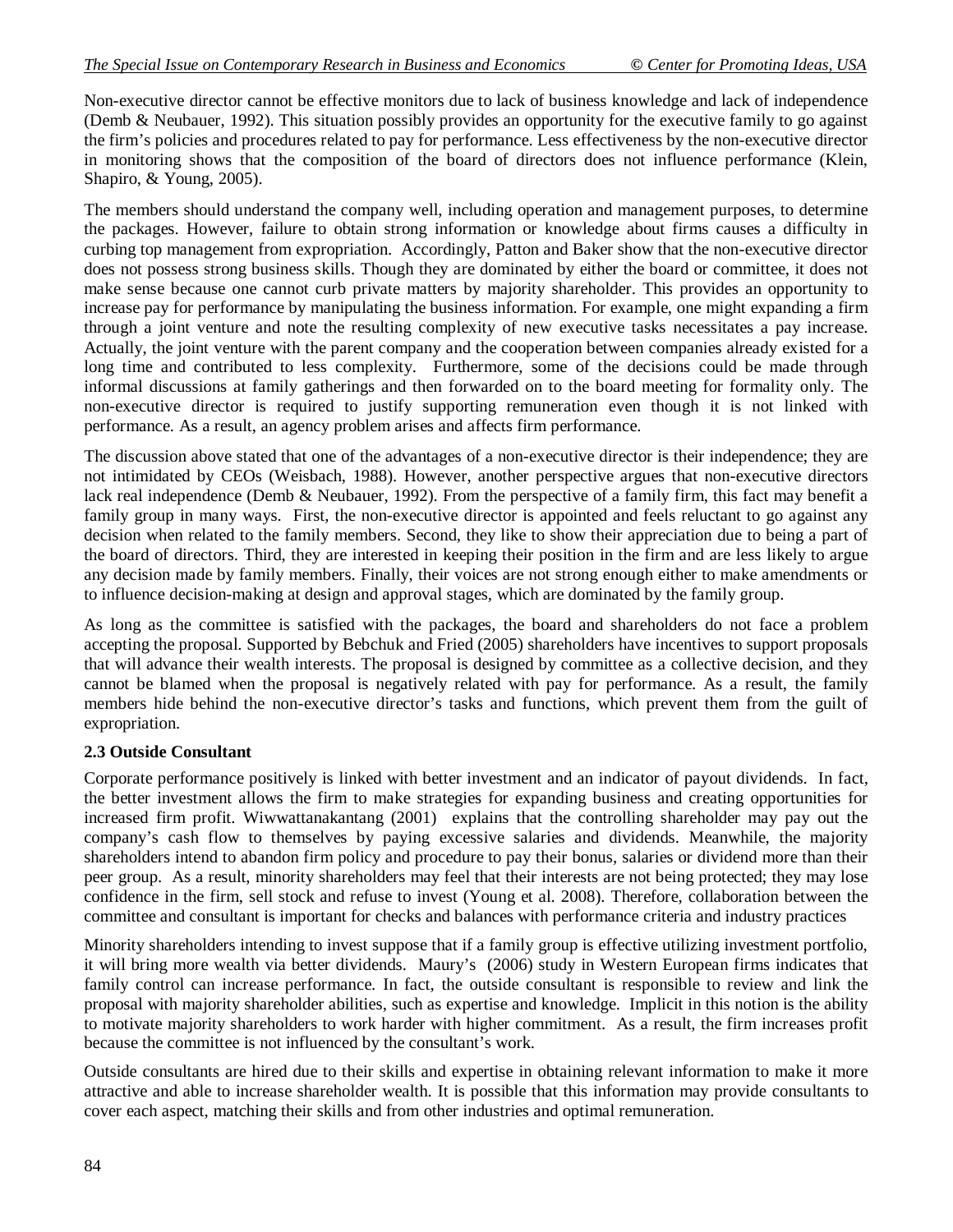Bizjak et al. (2008) notes that consultants and remuneration committees usually use information on pay practices to compare with peer companies with similar size and industry. Furthermore, the consultant has the ability to attract investments from minority shareholders because they do not have any interest in the firm, which contribute to effective consultancy. In fact, consultants need to maintain their reputations in order to attract others to use their services. In addition, they cannot simply give consultancy without a strong justification; some members of the board of directors have many directorships and may provide a strong recommendation for their consultancy to other companies.

Another perspective refuses the role played by consultant because the committee makes use of them to increase pay for performance by hiding behind the consultant's role as the check and balance. The consultant performs less if the remuneration is proposed to decrease salary, fees, bonus or stock options, but performs creatively if remuneration increases. Core et al. (1999) explains that consultants tend to manipulate the remuneration packages. For example, when firm performance is better, the consultant strongly advises the committee to reward the remuneration based on firm performance data (Bebchuk & Fried, 2003). The results highlight that a large amount of salary, fees, bonuses and stock options directly go into the majority shareholder wealth. On the other hand, when firms do poorly, the consultants focus less on performance data and more on peer group pay to argue that CEO compensation should be higher to reflect prevailing industry levels. As a result, the minority shareholder wealth decreases and fewer dividends receive payouts.

The remuneration packages basically do not project the real picture of the relationship between pay for performance and are less effective in mitigating agency problem after consultancy. Accordingly, consultants' suggestions to committees may be nothing else but one-sided benefits, such as increasing the remuneration to please the board of directors (Crystal, 1991). Core et al. (1999) add that the board usually relies on the remuneration consultant hired by the CEO, which leads to the remuneration contract not being optimized for the firm but for the CEO. This contract might affect others' contracts as in parent companies under family firm control, such as subsidiaries or joint venture companies. Since the family group is satisfied with the consultant's role, they do not have any problem being appointed to parent companies or recommended to other companies.

Although the composition of executive director among family members is less in committees, comprehensive decision-making is still under their influence. Finkelstein and Hambrick (1989) note that family firms pay their CEOs more than non-family firms. The preceding outline highlighted that the non-executive director is less effective at monitoring due to independence but has strong consultancy to support proposals. Therefore, any advice or consultancy against the committees' desire leads to potential conflict. Even if the consultancy is not accepted, the committee is aware the presence of the consultant curbs remuneration from private benefit. This situation puts the consultant's contract in a dangerous zone, and it may not be extended. Based on diagram 1 above, the remuneration process is run by family members who hold key positions from the design level until approval. This situation provides the consultant with little choice; he/she follows the decision with less argument. In fact, power and control are relevant to make sure the consultant agrees with the packages even if they harm minority shareholders. In addition, the consultant has limited knowledge towards firm operation and management, and as a result, are unable to argue.

Less independence and the uniqueness of the family firm provide opportunity for the remuneration committee to manipulate the tasks and responsibilities of the consultant for expropriation via remuneration. Committees hide behind their expropriation activities through consultancy based on two aspects: first, financial reports, and second, comparisons with peer groups in similar industries and size. Therefore, the negative relationship between pay for performance actually is influenced by the committee, but minority shareholders cannot point this out because the proposal is a collective decision including consultancy. Consultants utilize all information purposefully to support the proposal with better justifications and to indicate to minority shareholders that the remuneration packages are a collective decision, not individual influence. This justification basically is less focused on performance criteria than keeping the proposal beneficial for the family group, resulting in a significant impact to the performance, as shown in graph 6. The consultancies try not to make changes even though the pay for performance causes a negatively relationship. Furthermore, the incentive is not consistent with the agency theory prediction to enhance performance and mitigate agency problem (Jensen & Meckling, 1976). Consultants usually obtain information purposefully to back up proposals with better justification while enhancing performance. However, these tasks are exploited by the committee, which supports proposals with potential to increase their wealth.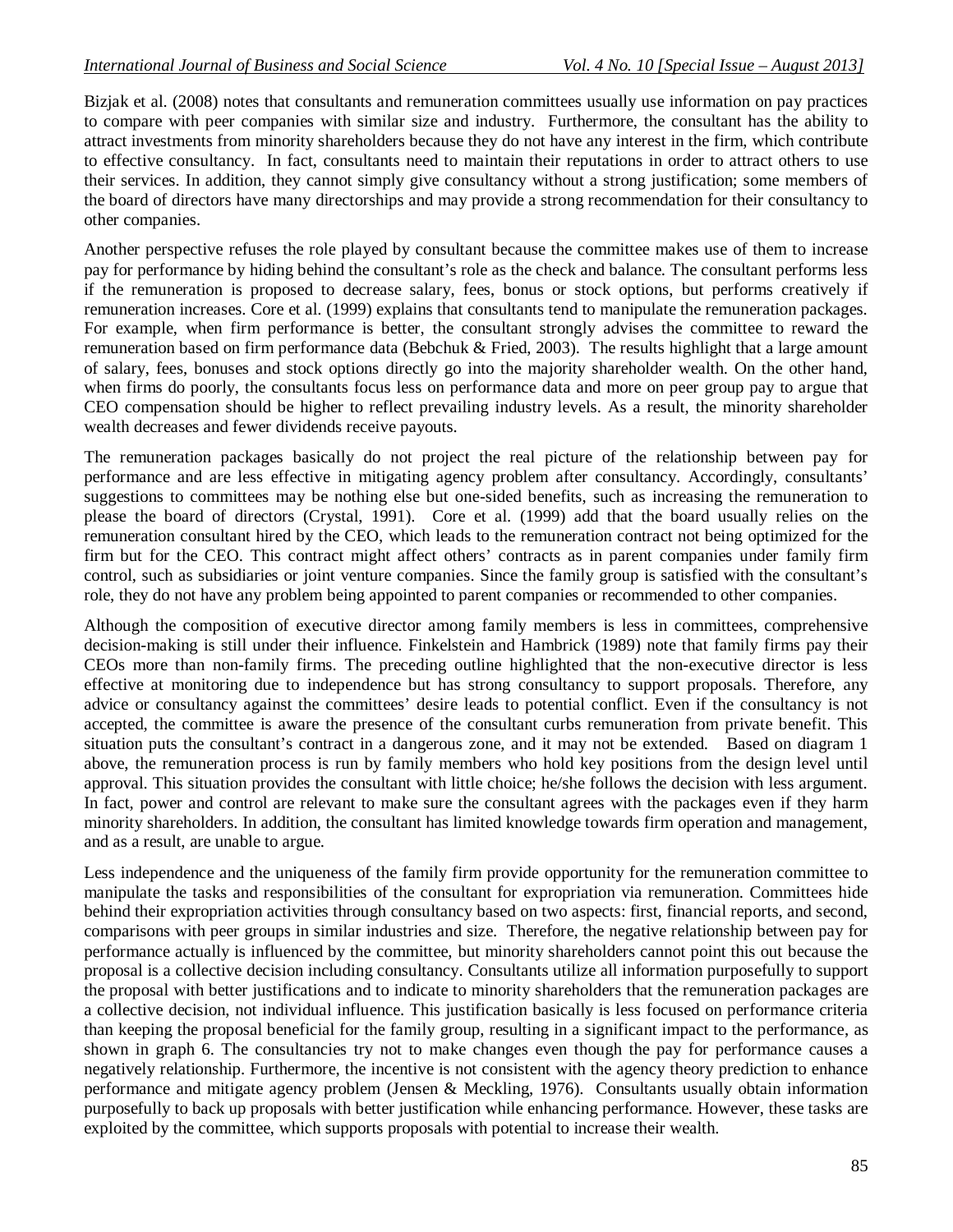This result could lower firm performance and lead to fewer payout dividends. This becomes expenses for minority shareholders. Although the family member is less in committee composition than non-executive director, he/she still can influence decision-making through the uniqueness of the firm, which enables them to convince the consultancy to agree with the proposal even if the firm's performance decreases.

# *3. Conclusion*

Consistent with the agency theory prediction, incentives are able to increase performance and mitigate agency problems. However, in family firms, the agency problem occurs between majority shareholders and minority shareholders, known as principal - principal (Young et al. 2008). However, fewer studies focus on the role played by the remuneration committee in designing effective remuneration (Anderson & Bijzak 2003), which consists of a non-executive director and executive director. The remuneration committee significantly influences top-level pay because the family member participates actively. Furthermore, the non-executive director mainly advises and monitors the remuneration process towards advantaging the committee by exploiting their tasks via increasing remuneration without justification. The non-executive director is less independent and prefers to maintain security in the position within the firm and contributes to expropriation by the committee.

Outside consultants are hired purposefully to review proposals to be transparent and motivate the majority shareholders to enhance performance. At the same time, they do not want to have any conflicts with family members because they want to keep their contract secure. This scenario contributes to independence during consultancy with one-sided benefits and less difficulty to increase remuneration by committee supported with better justification. Minority shareholders cannot blame individuals if the relationship between pay for performance is negative because the proposal is a collective decision. In this manner, committee expropriation via remuneration is exploited by consultant tasks and function.

# *References*

- Abdul Wahab, E., & Abdul Rahman, R. (2009). Institutional investors and director remuneration: do political connections matter? *Corporate Governance and Firm Performance*, 139.
- Abdullah, S. (2006). Directors' remuneration, firm's performance and corporate governance in Malaysia among distressed companies. *Corporate Governance, 6*(2), 162-174.
- Barontini, R., Bozzi, S., Sant'Anna, S., & della Libertà, P. (2010). CEO Compensation and Performance in Family Firms.
- Basu, S., Hwang, L., Mitsudome, T., & Weintrop, J. (2007). Corporate governance, top executive compensation and firm performance in Japan. *Pacific-Basin Finance Journal, 15*(1), 56-79.
- Bebchuk, L., & Fried, J. (2003). Executive compensation as an agency problem. *Journal of Economic Perspectives, 17*(3), 71-92.
- Bebchuk, L., & Fried, J. (2005). Pay without performance: Overview of the issues. *Journal of applied corporate finance, 17*(4), 8-23.
- Bizjak, J., Lemmon, M., & Naveen, L. (2008). Does the use of peer groups contribute to higher pay and less efficient compensation? *Journal of Financial Economics, 90*(2), 152-168.
- Brick, I., Palmon, O., & Wald, J. (2010). Too Much Pay Performance Sensitivity? *SSRN*.
- Brickley, J., Lease, R., & Smith Jr, C. (1988). Ownership structure and voting on antitakeover amendments. *Journal of Financial Economics, 20*, 267-291.
- Cheung, Y., Stouraitis, A., & Wong, A. (2005). Ownership concentration and executive compensation in closely held firms: Evidence from Hong Kong. *Journal of Empirical Finance, 12*(4), 511-532.
- Chourou, L. (2010). Compensation of owner managers in Canadian family-owned businesses: expropriation of minority shareholders. *Canadian Journal of Administrative Sciences/Revue Canadienne des Sciences de l'Administration*.
- Chrisman, J., Sharma, P., & Taggar, S. (2007). Family influences on firms: An introduction. *Journal of Business Research, 60*(10), 1005-1011.
- Conyon, M. (1997). Corporate governance and executive compensation. *International journal of industrial organization, 15*(4), 493-509.
- Core, J., Holthausen, R., & Larcker, D. (1999). Corporate governance, chief executive officer compensation, and firm performance. *Journal of Financial Economics, 51*(3), 371-406.